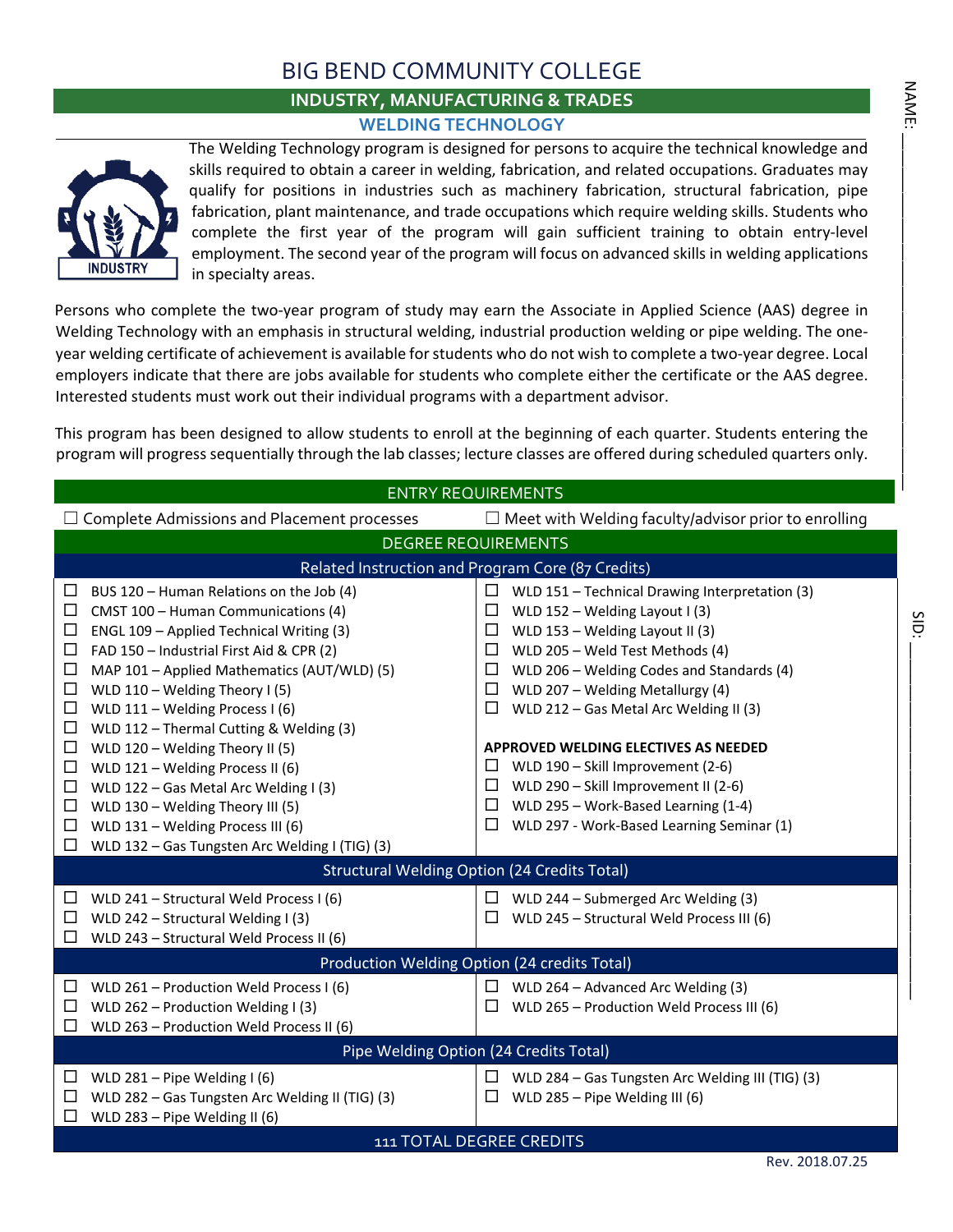### WELDING PRE-REQUISITE FLOW CHART

Start by talking with your assigned advisor to determine which courses to take first based on your placement scores.





| <b>Program Courses WITHOUT PRE-requisites</b> |
|-----------------------------------------------|
| CMST 100 - Human Communications               |
| FAD 150 - Industrial First Aid & CPR          |
| WLD 110 - Welding Theory I                    |
| WLD 111 - Welding Process I                   |
| WLD 112 - Thermal Cutting and Welding         |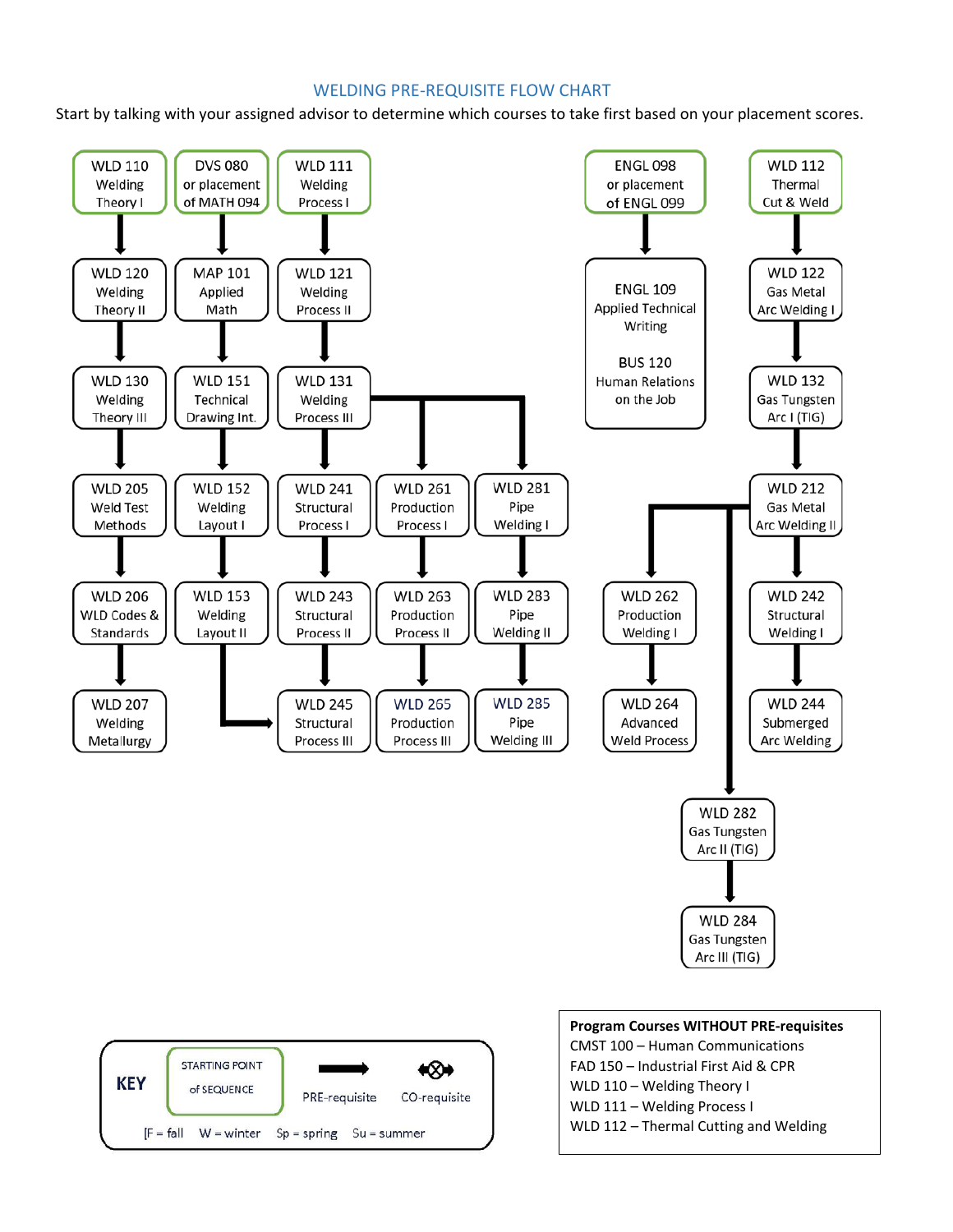|                                                                                                                             | WELDING QUARTERLY PROGRAM PLAN (YEAR ONE)                                                                                                                                                                      |                                                                                             |
|-----------------------------------------------------------------------------------------------------------------------------|----------------------------------------------------------------------------------------------------------------------------------------------------------------------------------------------------------------|---------------------------------------------------------------------------------------------|
| FIRST (20-22 Credits)                                                                                                       | SECOND (20-22 Credits)                                                                                                                                                                                         | THIRD (20-22 Credits)                                                                       |
| Related Instruction (3-5)<br>BUS/CMST/ENGL/MAP<br>WLD 110 (5)<br>WLD 111 (6)<br>WLD112 (3)<br>WLD 151 (3)                   | Related Instruction (3-5<br>BUS/CMST/ENGL/MAP<br>WLD 120 (5)<br>WLD 121 (6)<br>WLD 122 (3)<br>WLD 152 (3)                                                                                                      | Related instruction (3-5)<br>BUS/CMST/ENGL/MAP<br>WLD 130 (5)<br>WLD 131 (6)<br>WLD 132 (3) |
|                                                                                                                             |                                                                                                                                                                                                                | WLD 153 (3)                                                                                 |
|                                                                                                                             | <b>ADVISING</b>                                                                                                                                                                                                |                                                                                             |
| <b>FALL</b>                                                                                                                 | <b>WINTER</b>                                                                                                                                                                                                  | <b>SPRING</b>                                                                               |
| $\Box$ BBCC Foundation scholarship app.<br>$\Box$ Fill out FAFSA or WAFSA for next<br>year<br>$\Box$ Meet with your advisor | $\Box$ Assess program plan with advisor<br>$\Box$ Related instruction should be<br>completed during the first year to<br>second year time, time conflicts with<br>WLD courses. Some substitutions<br>available | Assess program plan with advisor<br>Determine need for summer classes                       |
|                                                                                                                             | <b>Requirement → Substitution Courses</b><br>CMST 100→ CMST& 210, CMST& 220<br>BUS 120 → PSYC& 100, SOC& 101<br>ENGL 109 → ENGL& 101<br>MAP $101 \rightarrow$ MAP $100+$ or equivalent                         |                                                                                             |

|                                        | WELDING QUARTERLY PROGRAM PLAN (Year TWO) |                                                   |
|----------------------------------------|-------------------------------------------|---------------------------------------------------|
| FOURTH (15+ Credits)                   | FIFTH (15+ Credits)                       | $SIXTH(15 + Credits)$                             |
| FAD 150 and/or                         | FAD 150 and/or                            | FAD 150 and/or                                    |
| Remaining Related Instruction          | Remaining Related Instruction             | Remaining Related Instruction                     |
| WLD 205 (4)<br>WLD 212 (3)             | WLD 206 (4)                               | WLD 207 (4)                                       |
| <b>Structural Welding Option</b>       | <b>Structural Welding Option</b>          | <b>Structural Welding Option</b>                  |
| WLD 241 (6)                            | WLD 242 (3)                               | WLD 244 (3)                                       |
|                                        | WLD 243 (6)                               | WLD 245 (6)                                       |
| <b>Production Welding option</b>       | <b>Production Welding Option</b>          | <b>Production Welding Option</b>                  |
| WLD 261 (6)                            | WLD 262 (3)                               | WLD 264 (3)                                       |
|                                        | WLD 263 (6)                               | WLD 265 (6)                                       |
| Pipe Welding Option                    | Pipe Welding Option                       | Pipe Welding Option                               |
| WLD 281 (6)                            | WLD 282 (3)                               | WLD 284 (3)                                       |
|                                        | WLD 283 (6)                               | WLD 285 (6)                                       |
|                                        | <b>ADVISING</b>                           |                                                   |
| <b>FALL</b>                            | <b>WINTER</b>                             | <b>SPRING</b>                                     |
| $\Box$ Meet with your advisor          | $\Box$ Assess program plan with advisor   | $\Box$ Prepare for employment interviews          |
| $\Box$ Determine need for any approved | $\Box$ Apply for BBCC graduation          | (resume, cover letter, etc.)                      |
| <b>WLD electives</b>                   | $\Box$ Explore BBCC Career services       | $\Box$ Finalize/sign program plan with<br>advisor |

SID: \_\_\_\_\_\_\_\_\_\_\_\_\_\_\_\_\_\_\_\_\_\_\_\_\_\_\_\_\_\_\_\_\_\_\_\_\_\_\_\_\_\_ NAME: \_\_\_\_\_\_\_\_\_\_\_\_\_\_\_\_\_\_\_\_\_\_\_\_\_\_\_\_\_\_\_\_\_\_\_\_\_\_\_\_\_\_SID:

NAME: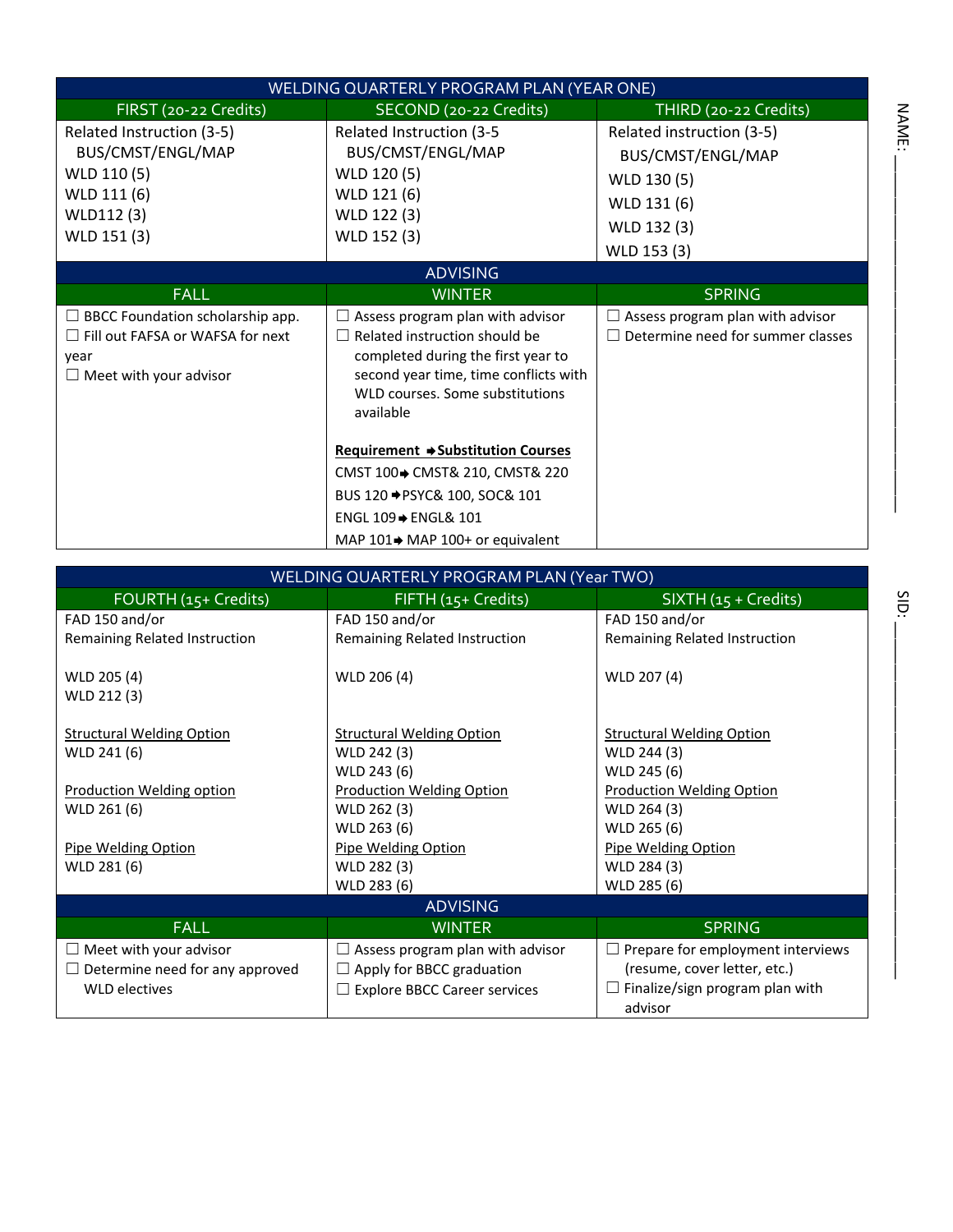|                                                                                                                                                                                                                                                                                                                                                                                                                                                                            | <b>WELDING TECHNOLOGY CERTIFICATES</b>                                                                                                                                               |                                                               |                                                                                                                                                                                                                                                                                                                                                                                                                              |             |              |
|----------------------------------------------------------------------------------------------------------------------------------------------------------------------------------------------------------------------------------------------------------------------------------------------------------------------------------------------------------------------------------------------------------------------------------------------------------------------------|--------------------------------------------------------------------------------------------------------------------------------------------------------------------------------------|---------------------------------------------------------------|------------------------------------------------------------------------------------------------------------------------------------------------------------------------------------------------------------------------------------------------------------------------------------------------------------------------------------------------------------------------------------------------------------------------------|-------------|--------------|
| <b>CERTIFICATE OF ACHIEVEMENT (52 CREDITS)</b><br>ப<br>CMST 100 - Human Communication (4)<br>□<br>ENGL 109 - Applied Technical Writing (3)<br>□<br>FAD 150 - Industrial First Aid & CPR (2)<br>□<br>ப<br>WLD $110 - W$ elding Theory I (5)<br>□<br>WLD 111 - Welding Process I (6)<br>□<br>□<br>WLD 120 - Welding Theory II (5)<br>⊔<br>WLD 121 - Welding Process II (6)<br>□<br>WLD 122 - Gas Metal Arc Welding I (3)<br>□<br>□<br>WLD $152 - W$ elding Layout I (3)<br>⊔ | BUS 120 - Human Relations on the Job (4)<br>MAP 101 - Applied Mathematics (AUT/WLD) (5)<br>WLD 112 - Thermal Cutting & Welding (3)<br>WLD 151 - Technical Drawing Interpretation (3) | □<br>□<br>$\Box$<br>$\Box$<br>□<br>$\Box$<br>$\Box$<br>□<br>□ | <b>CERTIFICATE OF ACCOMPLISHMENT (37 CREDITS)</b><br>WLD $110 -$ Welding Theory I (5)<br>WLD 111 - Welding Process I (6)<br>WLD 112 - Thermal Cutting & Welding (3)<br>WLD 120 - Welding Theory II (5)<br>WLD 121 - Welding Process II (6)<br>WLD 122 - Gas Metal Arc Welding I (3)<br>WLD 132 - Gas Tungsten Arc Welding I (TIG) (3)<br>WLD 151 - Technical Drawing Interpretation (3)<br>WLD $152 - W$ elding Layout I (3) |             | <b>NAME</b>  |
|                                                                                                                                                                                                                                                                                                                                                                                                                                                                            |                                                                                                                                                                                      |                                                               |                                                                                                                                                                                                                                                                                                                                                                                                                              |             |              |
|                                                                                                                                                                                                                                                                                                                                                                                                                                                                            | <b>QUARTERLY REGISTRATION PLANNING</b>                                                                                                                                               |                                                               |                                                                                                                                                                                                                                                                                                                                                                                                                              |             |              |
| <b>QUARTER</b><br><b>FALL</b>                                                                                                                                                                                                                                                                                                                                                                                                                                              | <b>WINTER</b><br><b>SPRING</b>                                                                                                                                                       | <b>SUMMER</b>                                                 | <b>REGISTRATION ACCESS CODE</b>                                                                                                                                                                                                                                                                                                                                                                                              |             |              |
| <b>CLASS</b>                                                                                                                                                                                                                                                                                                                                                                                                                                                               | <b>TITLE</b>                                                                                                                                                                         | <b>CREDITS</b>                                                | <b>DAYS</b>                                                                                                                                                                                                                                                                                                                                                                                                                  | <b>TIME</b> | <b>ITEM#</b> |
|                                                                                                                                                                                                                                                                                                                                                                                                                                                                            |                                                                                                                                                                                      |                                                               |                                                                                                                                                                                                                                                                                                                                                                                                                              |             |              |
|                                                                                                                                                                                                                                                                                                                                                                                                                                                                            |                                                                                                                                                                                      |                                                               |                                                                                                                                                                                                                                                                                                                                                                                                                              |             |              |
|                                                                                                                                                                                                                                                                                                                                                                                                                                                                            |                                                                                                                                                                                      |                                                               |                                                                                                                                                                                                                                                                                                                                                                                                                              |             |              |
|                                                                                                                                                                                                                                                                                                                                                                                                                                                                            |                                                                                                                                                                                      |                                                               |                                                                                                                                                                                                                                                                                                                                                                                                                              |             |              |
|                                                                                                                                                                                                                                                                                                                                                                                                                                                                            |                                                                                                                                                                                      |                                                               |                                                                                                                                                                                                                                                                                                                                                                                                                              |             | SID          |
|                                                                                                                                                                                                                                                                                                                                                                                                                                                                            | <b>QUARTERLY REGISTRATION PLANNING</b>                                                                                                                                               |                                                               |                                                                                                                                                                                                                                                                                                                                                                                                                              |             |              |
| QUARTER $\Box$ FALL $\Box$                                                                                                                                                                                                                                                                                                                                                                                                                                                 | <b>WINTER</b><br>$\square$ SPRING $\square$                                                                                                                                          | <b>SUMMER</b>                                                 | <b>REGISTRATION ACCESS CODE</b>                                                                                                                                                                                                                                                                                                                                                                                              |             |              |
| <b>CLASS</b>                                                                                                                                                                                                                                                                                                                                                                                                                                                               | <b>TITLE</b>                                                                                                                                                                         | <b>CREDITS</b>                                                | <b>DAYS</b>                                                                                                                                                                                                                                                                                                                                                                                                                  | <b>TIME</b> | <b>ITEM#</b> |
|                                                                                                                                                                                                                                                                                                                                                                                                                                                                            |                                                                                                                                                                                      |                                                               |                                                                                                                                                                                                                                                                                                                                                                                                                              |             |              |
|                                                                                                                                                                                                                                                                                                                                                                                                                                                                            |                                                                                                                                                                                      |                                                               |                                                                                                                                                                                                                                                                                                                                                                                                                              |             |              |
|                                                                                                                                                                                                                                                                                                                                                                                                                                                                            |                                                                                                                                                                                      |                                                               |                                                                                                                                                                                                                                                                                                                                                                                                                              |             |              |
|                                                                                                                                                                                                                                                                                                                                                                                                                                                                            |                                                                                                                                                                                      |                                                               |                                                                                                                                                                                                                                                                                                                                                                                                                              |             |              |
|                                                                                                                                                                                                                                                                                                                                                                                                                                                                            |                                                                                                                                                                                      |                                                               |                                                                                                                                                                                                                                                                                                                                                                                                                              |             |              |
|                                                                                                                                                                                                                                                                                                                                                                                                                                                                            |                                                                                                                                                                                      |                                                               |                                                                                                                                                                                                                                                                                                                                                                                                                              |             |              |
|                                                                                                                                                                                                                                                                                                                                                                                                                                                                            | <b>QUARTERLY REGISTRATION PLANNING</b>                                                                                                                                               |                                                               |                                                                                                                                                                                                                                                                                                                                                                                                                              |             |              |
| QUARTER $\Box$ FALL $\Box$                                                                                                                                                                                                                                                                                                                                                                                                                                                 | WINTER $\square$ SPRING $\square$                                                                                                                                                    | SUMMER                                                        | <b>REGISTRATION ACCESS CODE</b>                                                                                                                                                                                                                                                                                                                                                                                              |             |              |
| <b>CLASS</b>                                                                                                                                                                                                                                                                                                                                                                                                                                                               | <b>TITLE</b>                                                                                                                                                                         | <b>CREDITS</b>                                                | <b>DAYS</b>                                                                                                                                                                                                                                                                                                                                                                                                                  | <b>TIME</b> | <b>ITEM#</b> |
|                                                                                                                                                                                                                                                                                                                                                                                                                                                                            |                                                                                                                                                                                      |                                                               |                                                                                                                                                                                                                                                                                                                                                                                                                              |             |              |
|                                                                                                                                                                                                                                                                                                                                                                                                                                                                            |                                                                                                                                                                                      |                                                               |                                                                                                                                                                                                                                                                                                                                                                                                                              |             |              |
|                                                                                                                                                                                                                                                                                                                                                                                                                                                                            |                                                                                                                                                                                      |                                                               |                                                                                                                                                                                                                                                                                                                                                                                                                              |             |              |
|                                                                                                                                                                                                                                                                                                                                                                                                                                                                            |                                                                                                                                                                                      |                                                               |                                                                                                                                                                                                                                                                                                                                                                                                                              |             |              |

|                                      | <b>QUARTERLY REGISTRATION PLANNING</b>                 |                |                                 |             |              |
|--------------------------------------|--------------------------------------------------------|----------------|---------------------------------|-------------|--------------|
|                                      | QUARTER $\Box$ FALL $\Box$ WINTER $\Box$ SPRING $\Box$ | <b>SUMMER</b>  | REGISTRATION ACCESS CODE        |             |              |
| <b>CLASS</b>                         | <b>TITLE</b>                                           | <b>CREDITS</b> | <b>DAYS</b>                     | <b>TIME</b> | <b>ITEM#</b> |
|                                      |                                                        |                |                                 |             |              |
|                                      |                                                        |                |                                 |             |              |
|                                      |                                                        |                |                                 |             |              |
|                                      |                                                        |                |                                 |             |              |
|                                      |                                                        |                |                                 |             |              |
|                                      |                                                        |                |                                 |             |              |
|                                      | <b>QUARTERLY REGISTRATION PLANNING</b>                 |                |                                 |             |              |
| $\Box$ FALL $\Box$<br><b>QUARTER</b> | WINTER $\square$ SPRING $\square$                      | <b>SUMMER</b>  | REGISTRATION ACCESS CODE        |             |              |
| <b>CLASS</b>                         | <b>TITLE</b>                                           | <b>CREDITS</b> | <b>DAYS</b>                     | <b>TIME</b> | <b>ITEM#</b> |
|                                      |                                                        |                |                                 |             |              |
|                                      |                                                        |                |                                 |             |              |
|                                      |                                                        |                |                                 |             |              |
|                                      |                                                        |                |                                 |             |              |
|                                      |                                                        |                |                                 |             |              |
|                                      |                                                        |                |                                 |             |              |
|                                      | <b>QUARTERLY REGISTRATION PLANNING</b>                 |                |                                 |             |              |
| <b>QUARTER</b><br>$\Box$ FALL $\Box$ | WINTER $\square$ SPRING $\square$                      | <b>SUMMER</b>  | <b>REGISTRATION ACCESS CODE</b> |             |              |
| <b>CLASS</b>                         | <b>TITLE</b>                                           | <b>CREDITS</b> | <b>DAYS</b>                     | <b>TIME</b> | ITEM #       |
|                                      |                                                        |                |                                 |             |              |
|                                      |                                                        |                |                                 |             |              |
|                                      |                                                        |                |                                 |             |              |
|                                      |                                                        |                |                                 |             |              |
|                                      |                                                        |                |                                 |             |              |
|                                      |                                                        |                |                                 |             |              |

SID: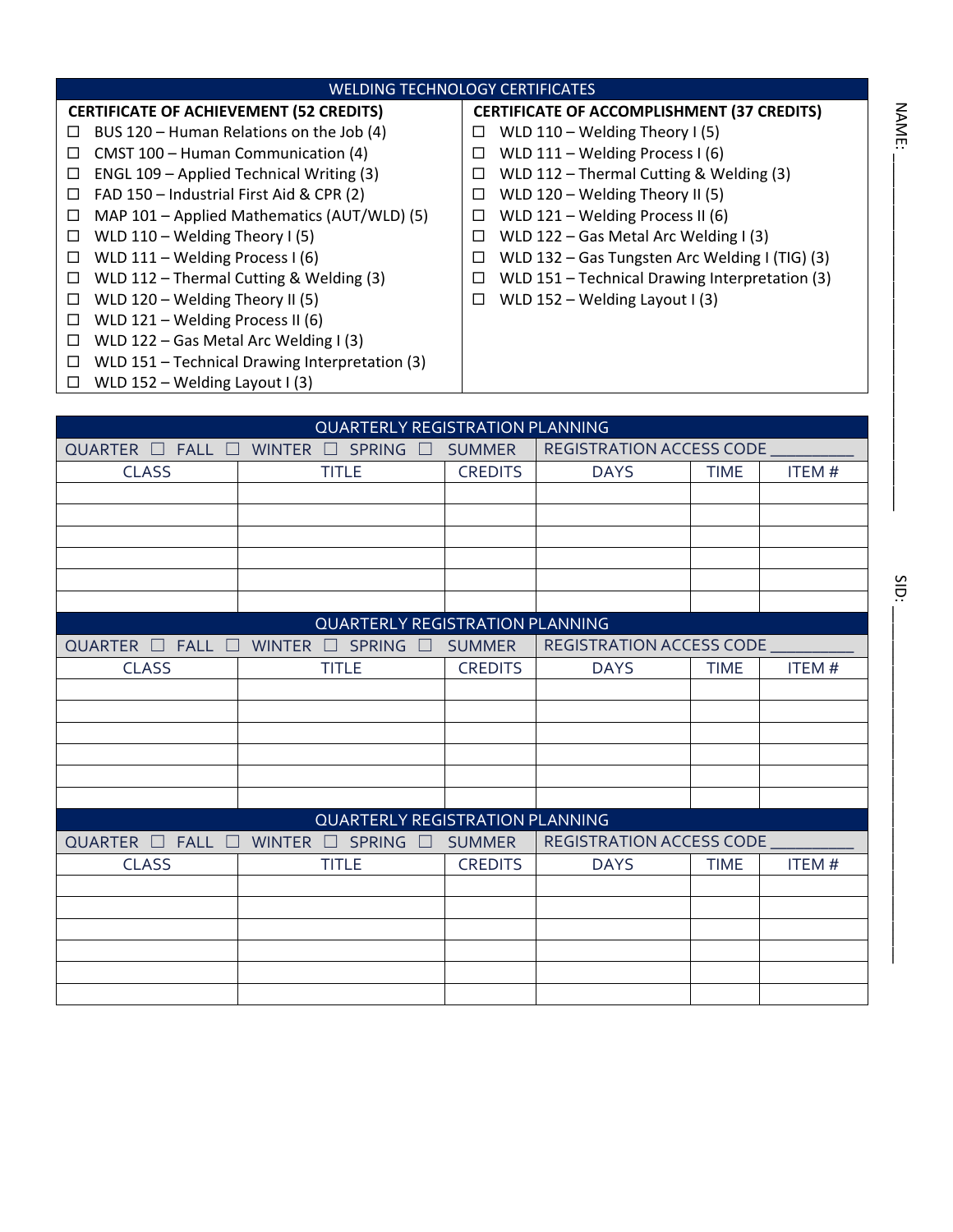### **Big Bend Community College WORKFORCE EDUCATION PROGRAM REQUIREMENTS**

### **Certificate of Achievement**

Students working toward a Certificate of Achievement need to develop a program plan with the faculty advisor in their Workforce Education area of interest. The plan must include all related instruction components. The Certificate of Achievement is designed to provide recognition for the student who has not completed an Associate in Applied Science degree program.

### **Certificate of Accomplishment**

Students working toward a Certificate of Accomplishment need to develop a program plan with the faculty advisor in their Workforce Education area of interest. The Certificate of Achievement is designed to provide recognition for the student who does not complete a Certificate of Achievement or an Associate in Applied Science degree program.

**Changes or substitutions for course work in the college catalog must be listed and approved by the advisor.** It is essential that students meet quarterly with their advisor before registration to review progress and plan their program.

Each program plan must be approved by the Workforce Education program advisor and Dean of Workforce Education. Certificates will be issued out of the Dean of Workforce Education Instructional Services office.

| $\Box$ Certificate of Achievement | <b>QTR &amp; YR Completed:</b> |  |
|-----------------------------------|--------------------------------|--|
| $\Box$ Certificate of Achievement | <b>QTR &amp; YR Completed:</b> |  |

\_\_\_\_\_\_\_\_\_\_\_\_\_\_\_\_\_\_\_\_\_\_\_\_\_\_\_\_\_\_\_\_\_\_\_\_\_\_\_\_\_ \_\_\_\_\_\_\_\_\_\_\_\_\_\_\_\_\_\_\_\_\_\_\_\_\_

Title of Certificate:

*Advisor Approval:*

Advisor **Date** 

L

*Program Completion Approval:*

**Dean of Workforce Education** Date **Date Communist Communist Communist Communist Communist Communist Communist Communist Communist Communist Communist Communist Communist Communist Communist Communist Communist Communist C** 

\_\_\_\_\_\_\_\_\_\_\_\_\_\_\_\_\_\_\_\_\_\_\_\_\_\_\_\_\_\_\_\_\_\_\_\_\_\_\_\_ \_\_\_\_\_\_\_\_\_\_\_\_\_\_\_\_\_\_\_\_\_\_\_\_\_

**Instructional Services Office Assistant Communist Communist Communist Communist Communist Communist Communist Communist Communist Communist Communist Communist Communist Communist Communist Communist Communist Communist C** 

\_\_\_\_\_\_\_\_\_\_\_\_\_\_\_\_\_\_\_\_\_\_\_\_\_\_\_\_\_\_\_\_\_\_\_\_\_\_\_\_\_ \_\_\_\_\_\_\_\_\_\_\_\_\_\_\_\_\_\_\_\_\_\_\_\_\_

SID: